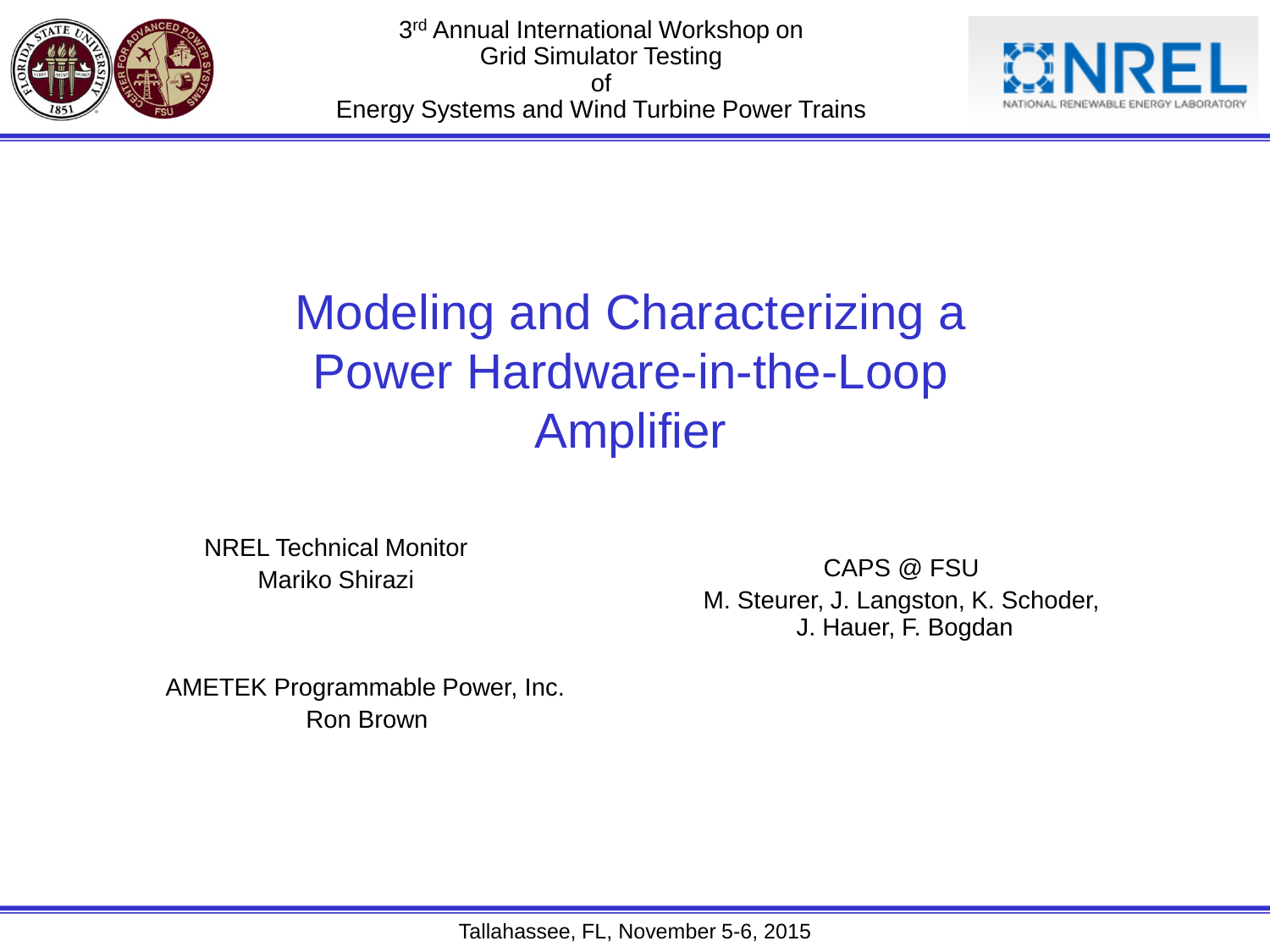

**Motivation** 





## Power Hardware-in-the-Loop Testing Amplifier interfaces with device under test

## Experiment design

Predict stability and accuracy

Need to know response characteristics Project objective

System identification Model building and validation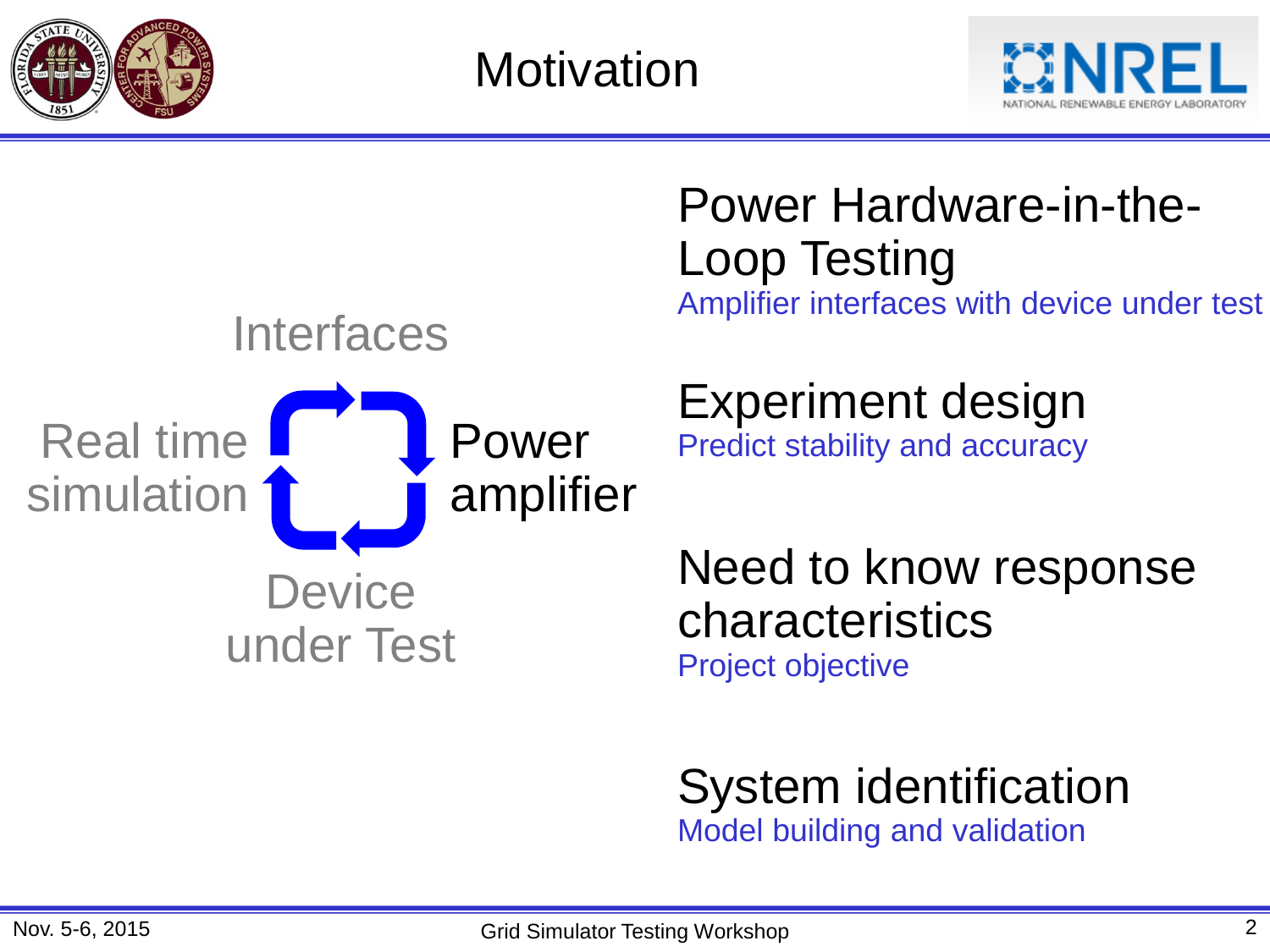

## Power Amplifier Salient Characteristics



## Operating modes

AC (90kVA) and DC (60kW) voltage source With and w/o transformer coupling Choice of voltage levels 4-quadrant



voltage (V)

## Three independent amplifier stages

One amplifier per phase To be characterized

 $\Omega$ 

20

40

60

80

100

120

current (A)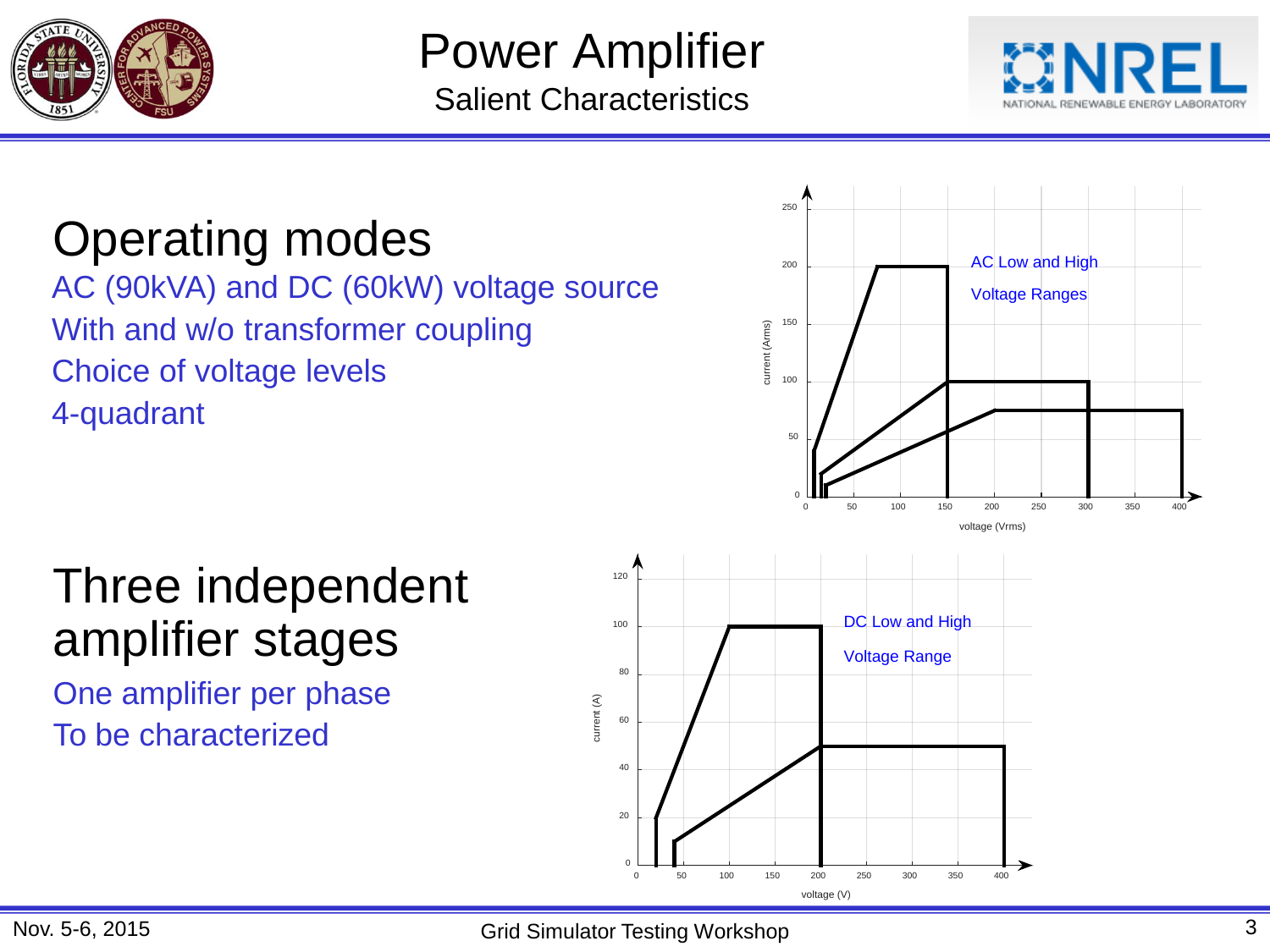

## Example Test Setup



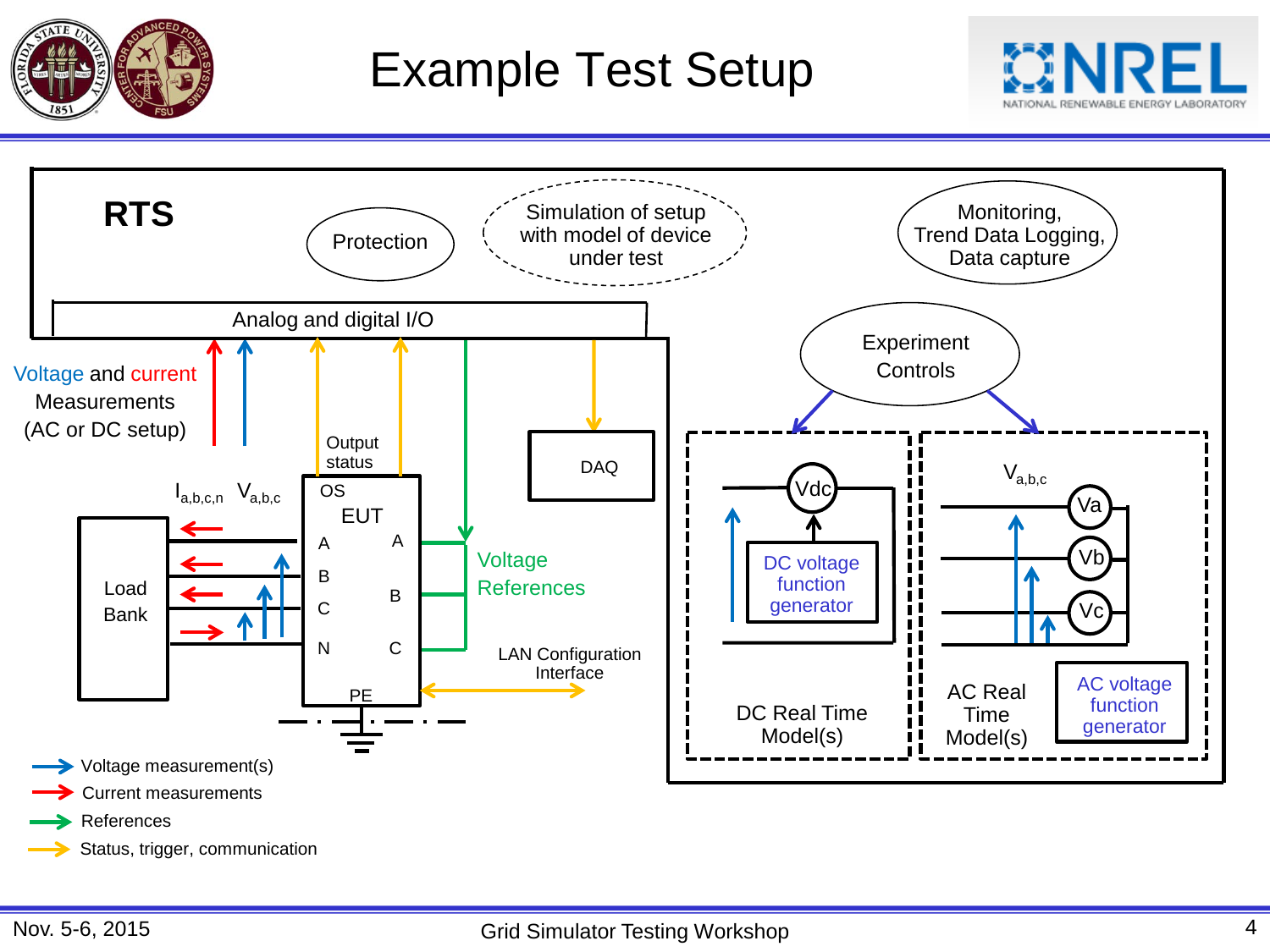

## Project Tasks



Select operating conditions

### Test sets

- Voltage oscillations
- Voltage ramps (steps)
- Load steps
- Regeneration mode

PHIL example



Circuit models

- **Switching**
- Average value

Transfer functions

- **Instantaneous**
- Envelop

Testing  $\longrightarrow$  Modeling  $\longrightarrow$  Simulating

Selected operating conditions and test sets

Validating (current project phase)

**Experiments** 

Response quantities/Metrics

# PHIL Design

Apply model and determine stability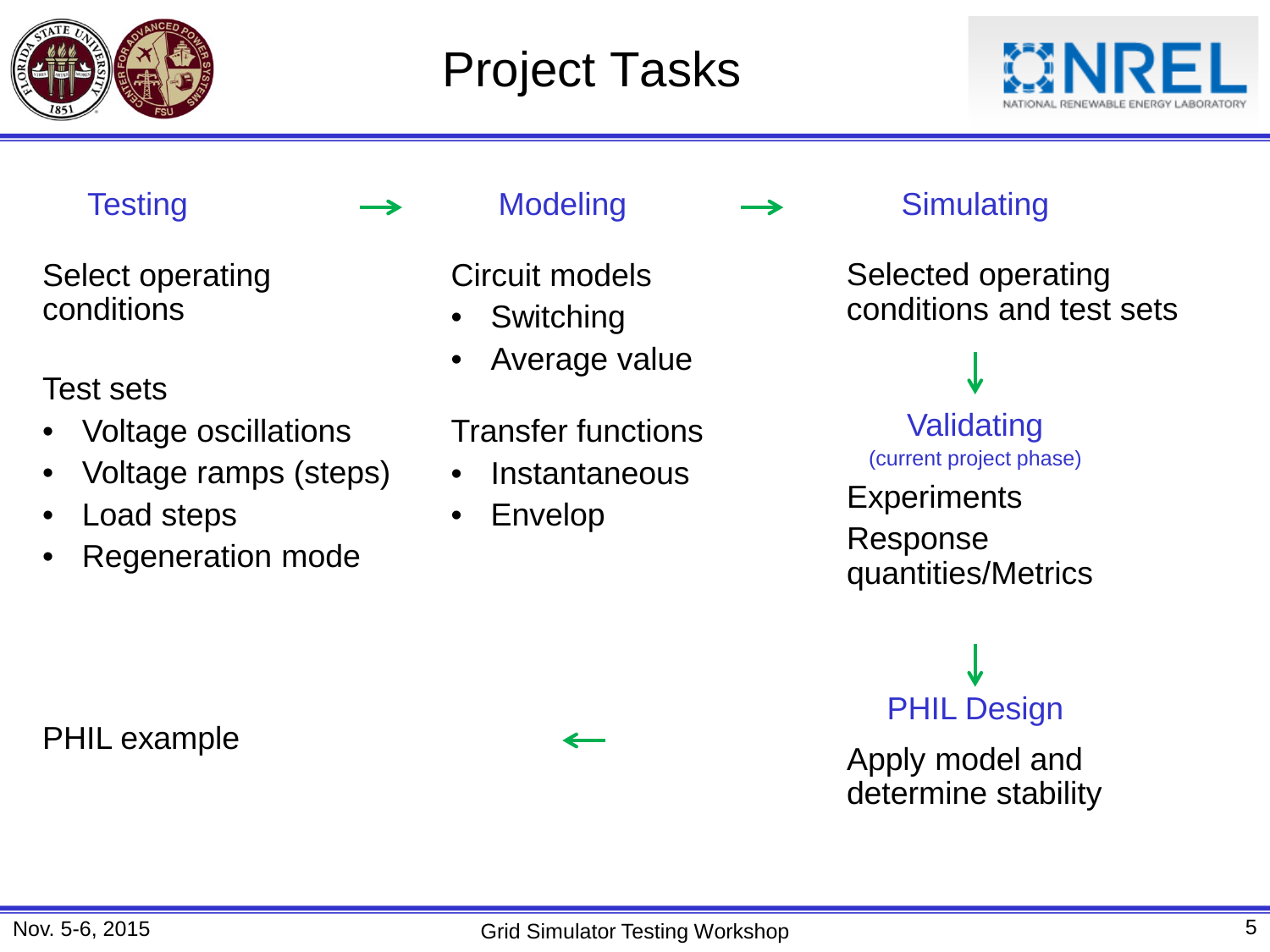

## Example Test Sets with Resistive Loads



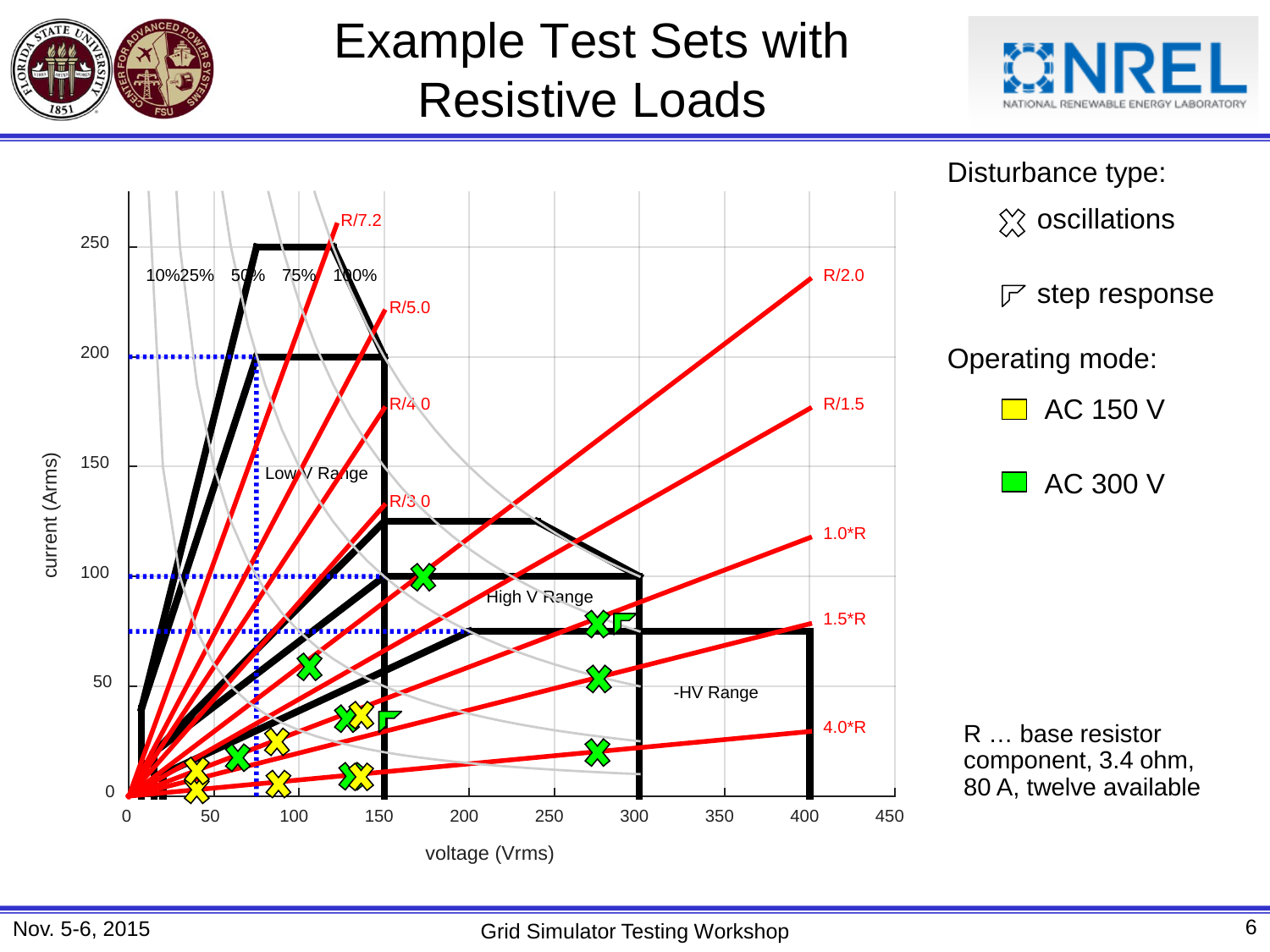



### Core power components with information from AMETEK

Sub-power stages and connections

**Filter** 

### **Controls**

- Outer voltage loop
- Inner current loop

### Model structure  $\longrightarrow$  Model implementation Simulating

Offline and real time parameterized models

- Physics based
- Transfer function

Selected operating conditions and test sets

### Validating (current project phase)

Evaluate metrics that allow compare measured and simulated

# PHIL Design

Experiment: Apply model and determine stability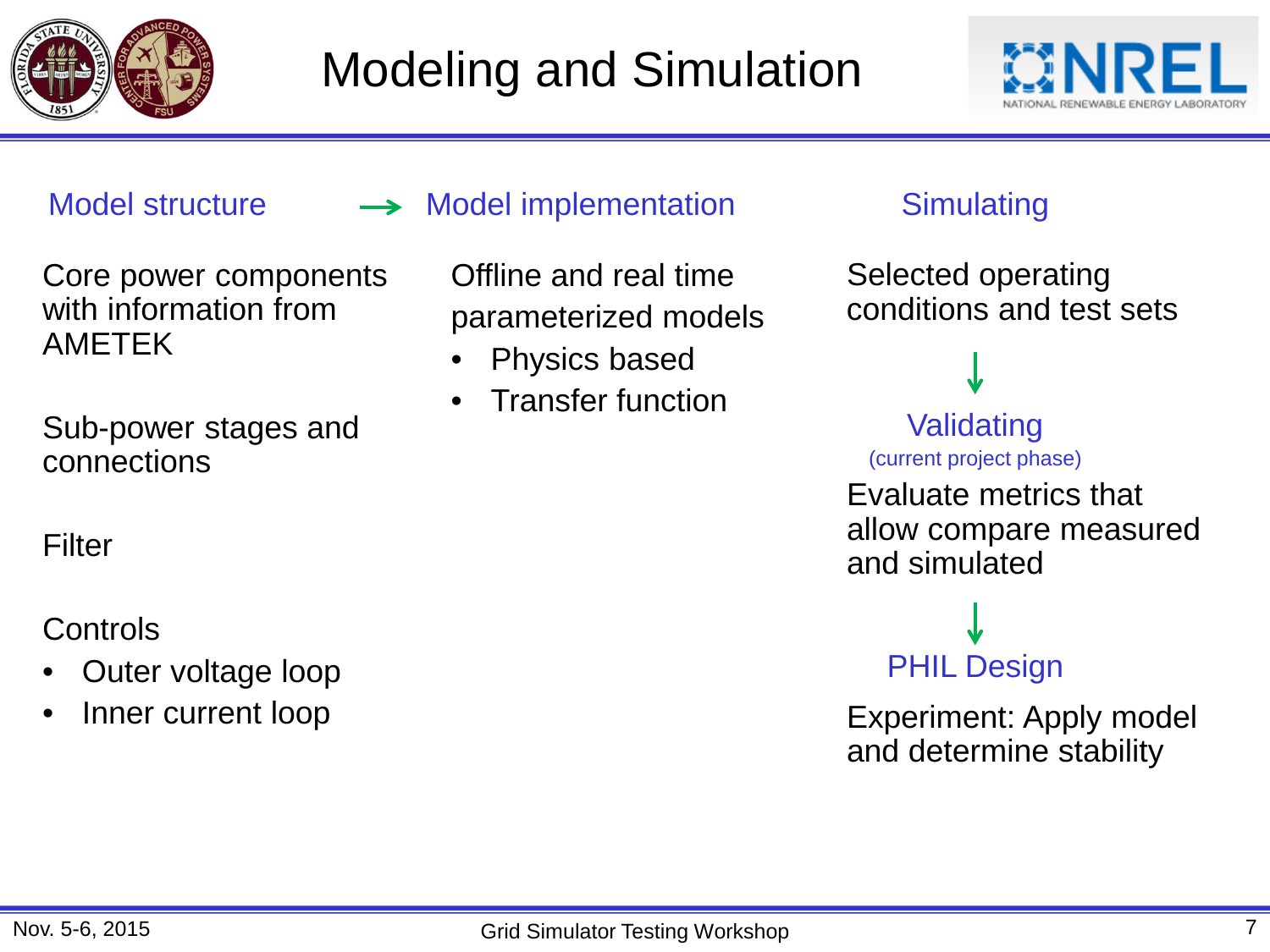





### DC ramps

Same voltage reference for laboratory testing and simulation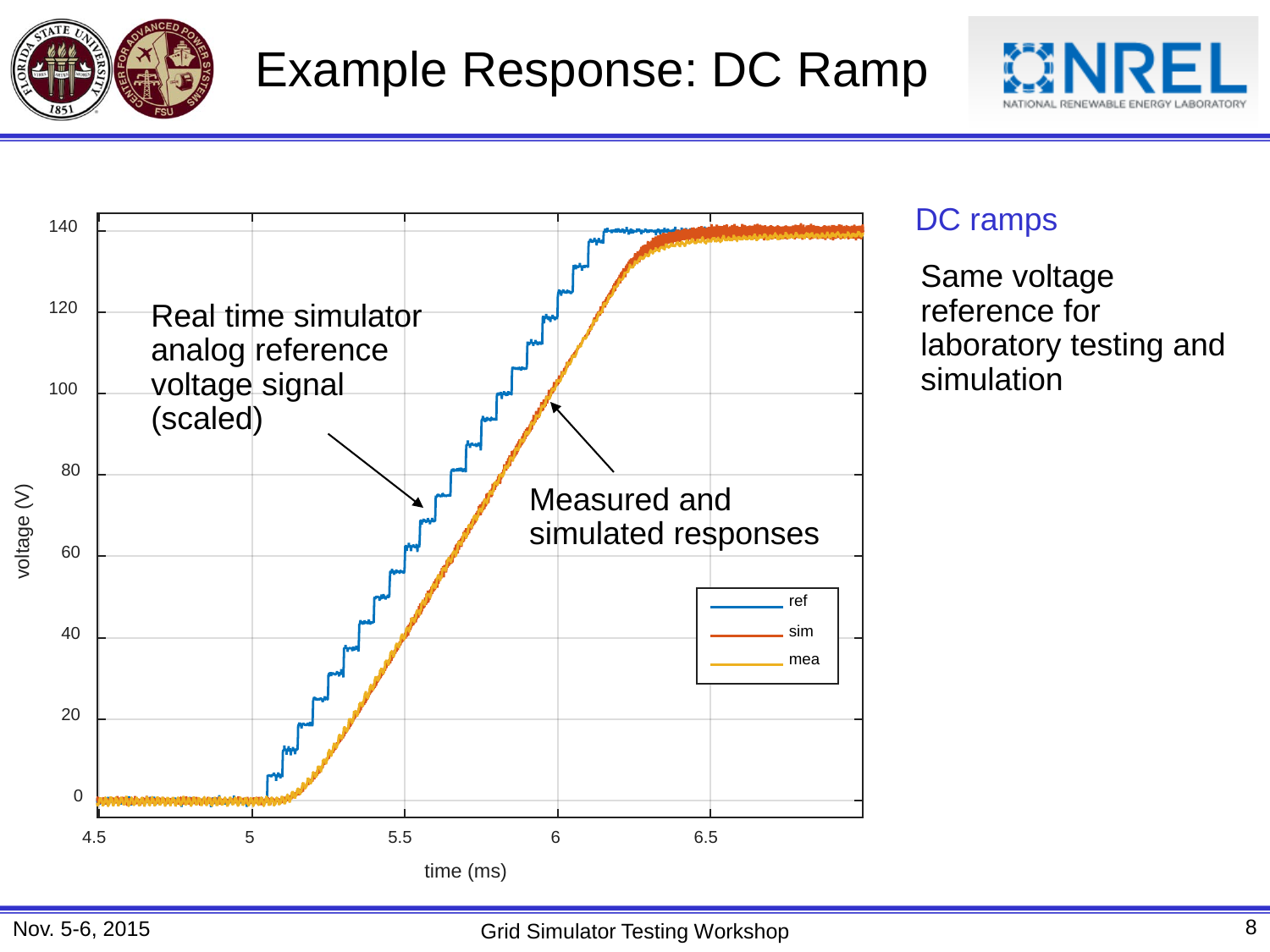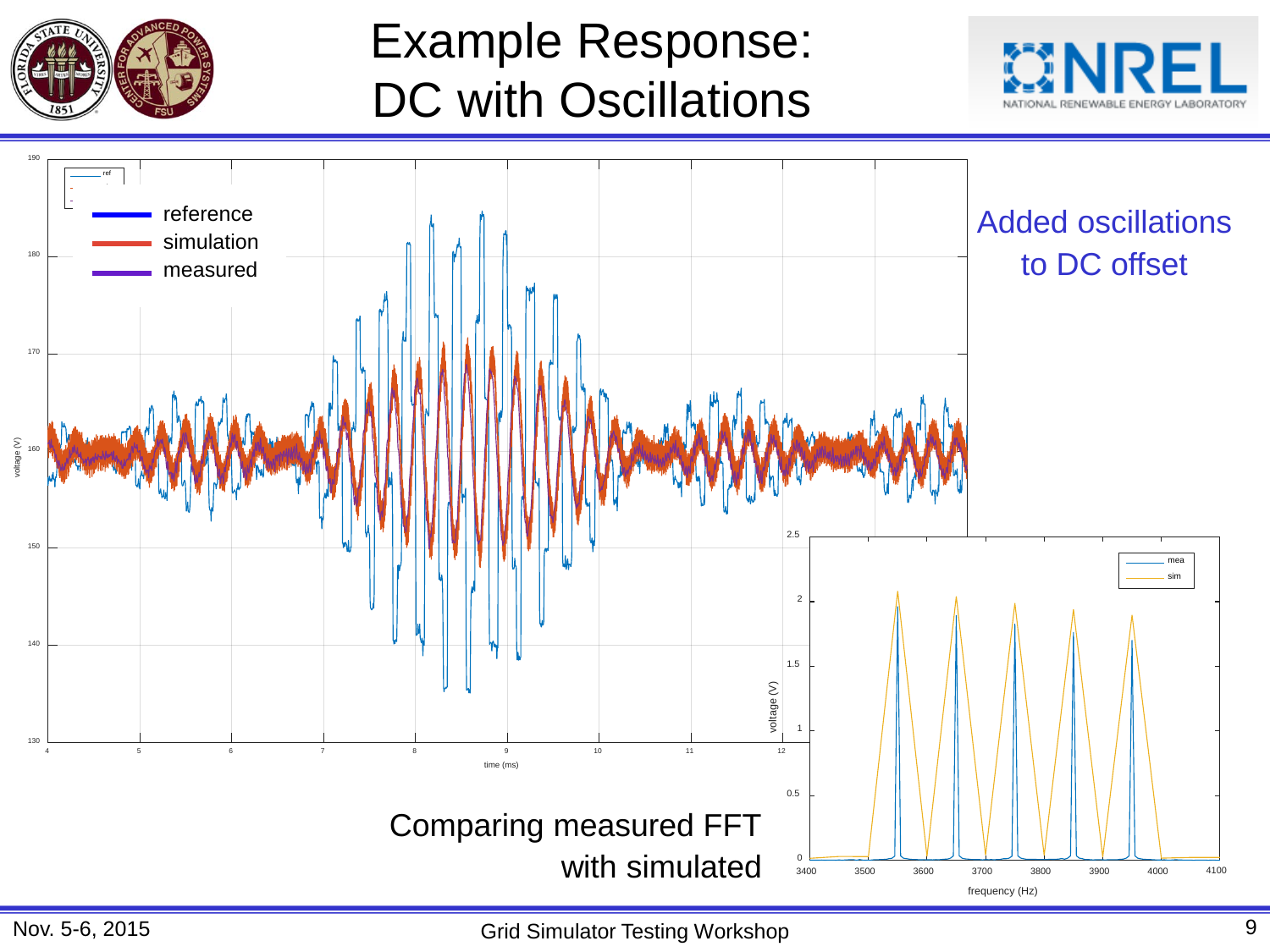

## Example Response AC



AC fundamental + harmonics

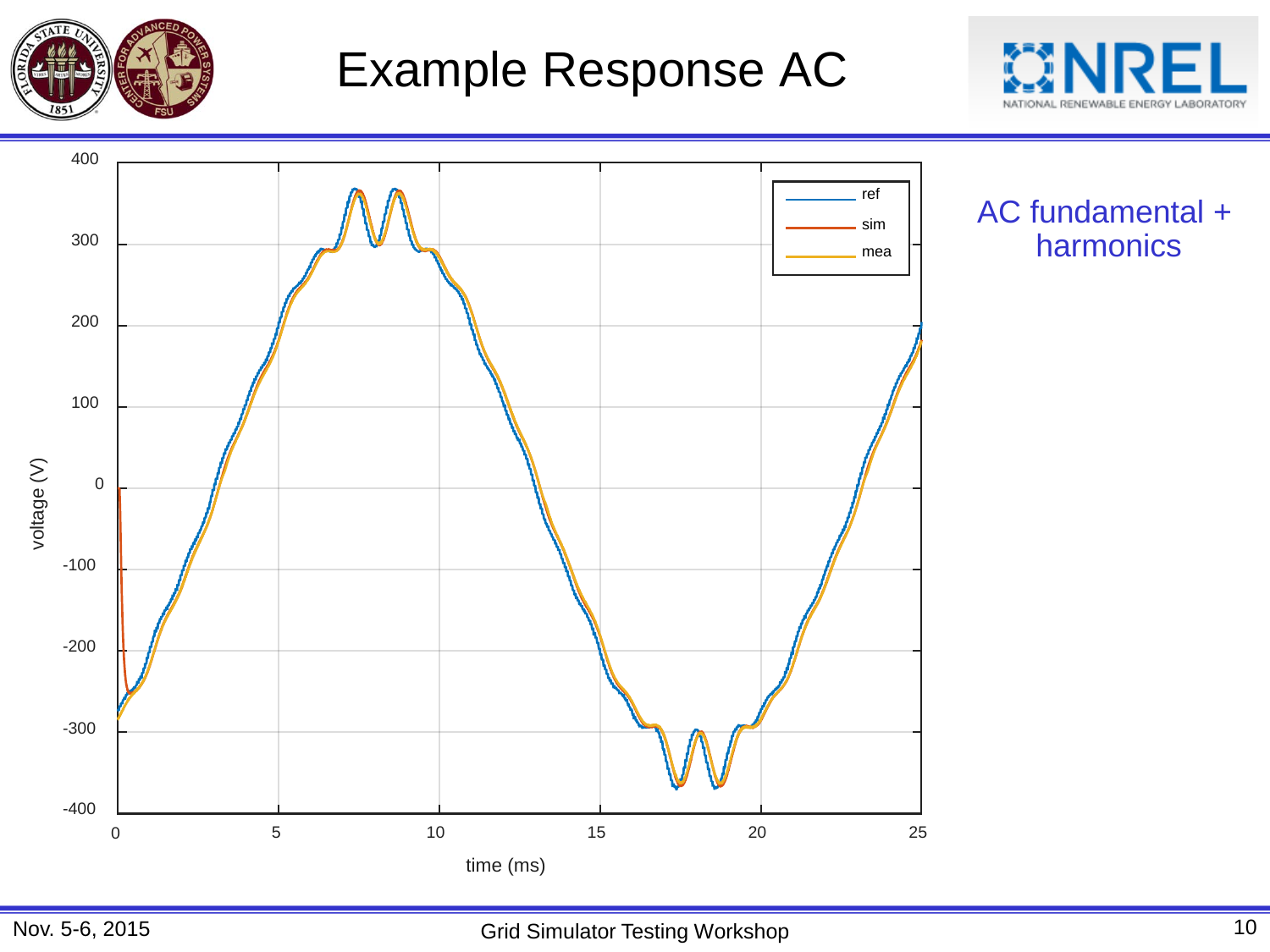

## Example Response AC



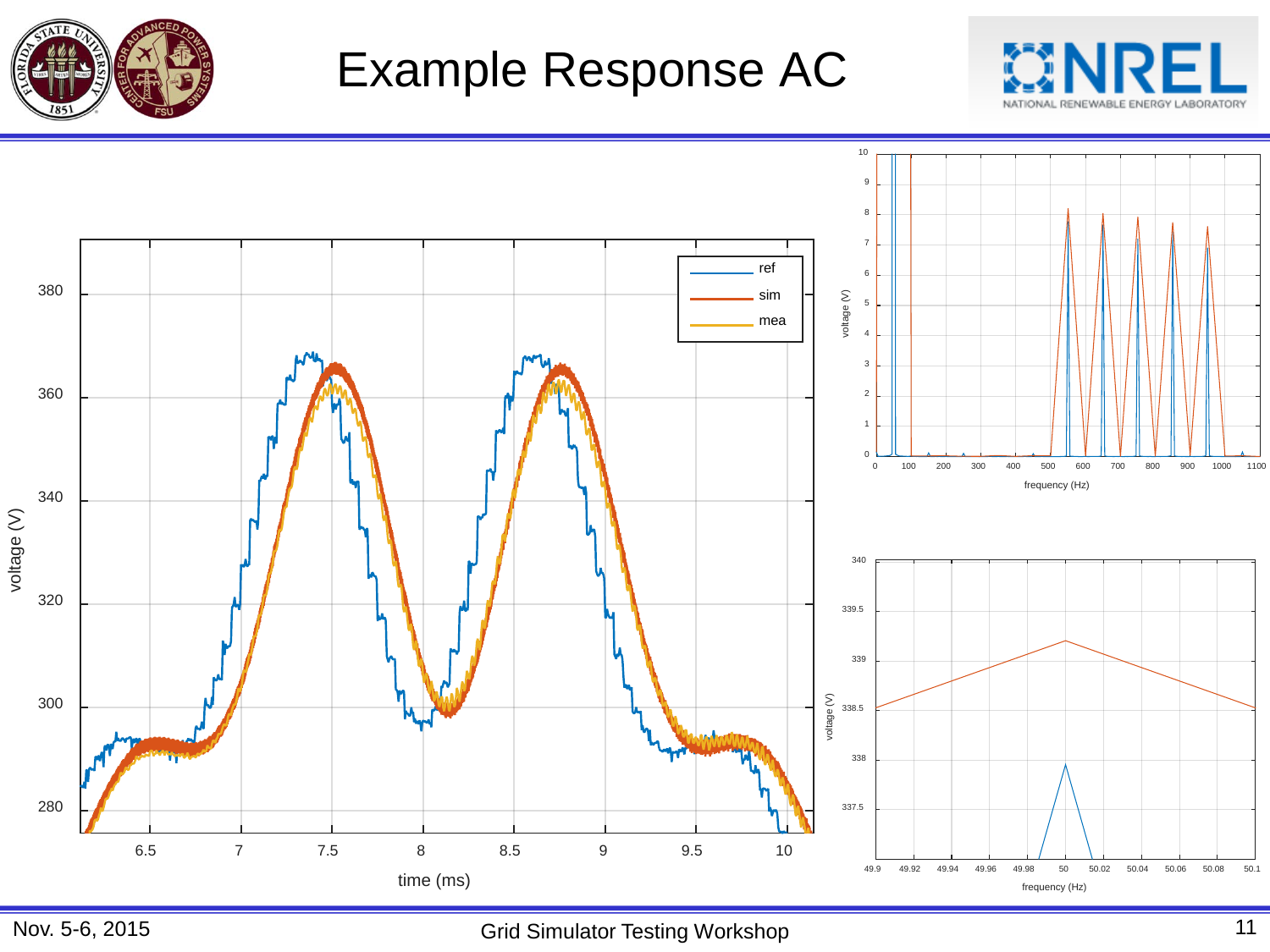

## Transfer Function Identification





DC 200 V Mode 5.1 Ohm, Y-connected Load 0.8 pu Voltage Magnitude (Group 22)